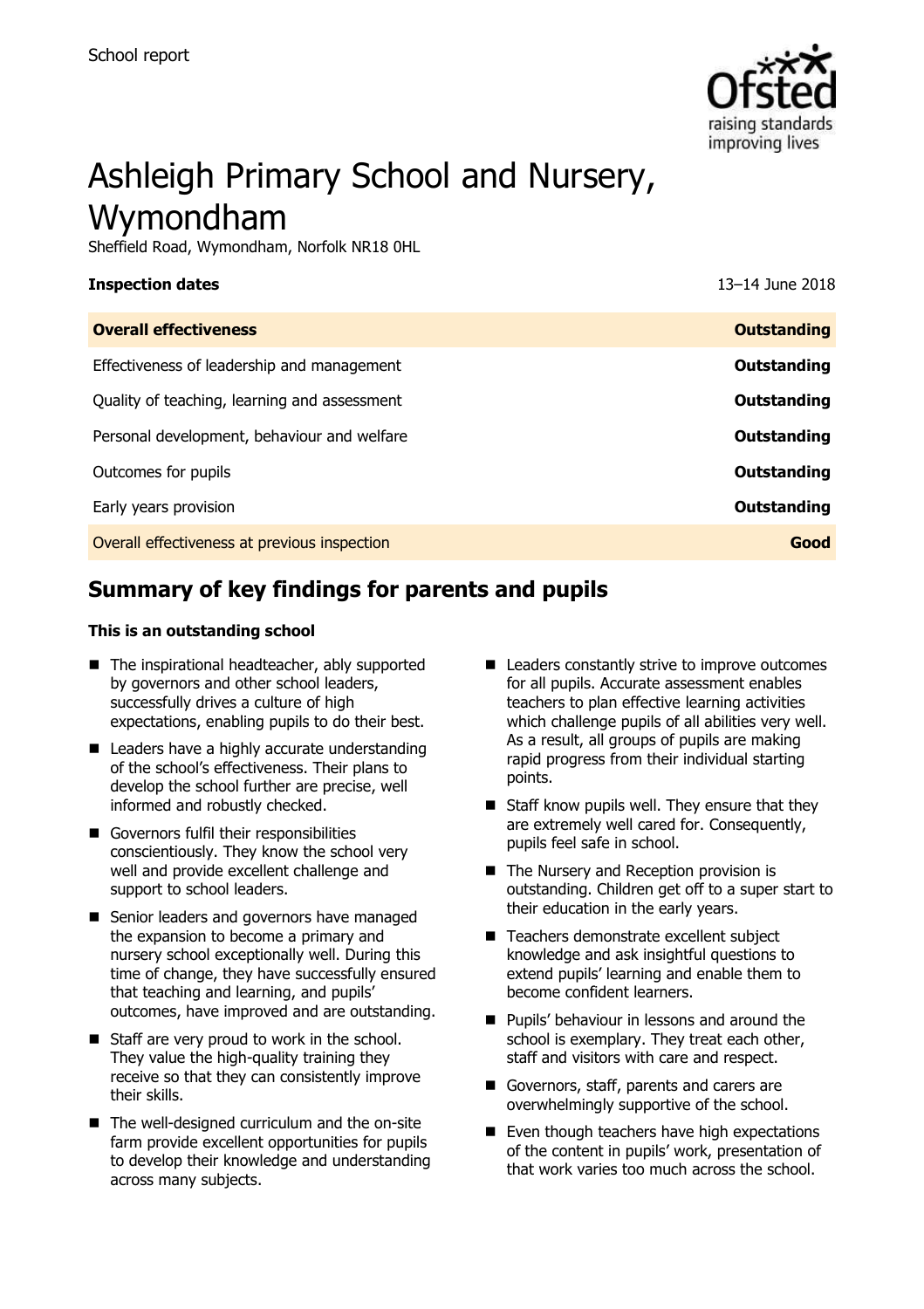

# **Full report**

### **What does the school need to do to improve further?**

**Ensure that teachers have consistently high expectations for pupils' presentation of** their work.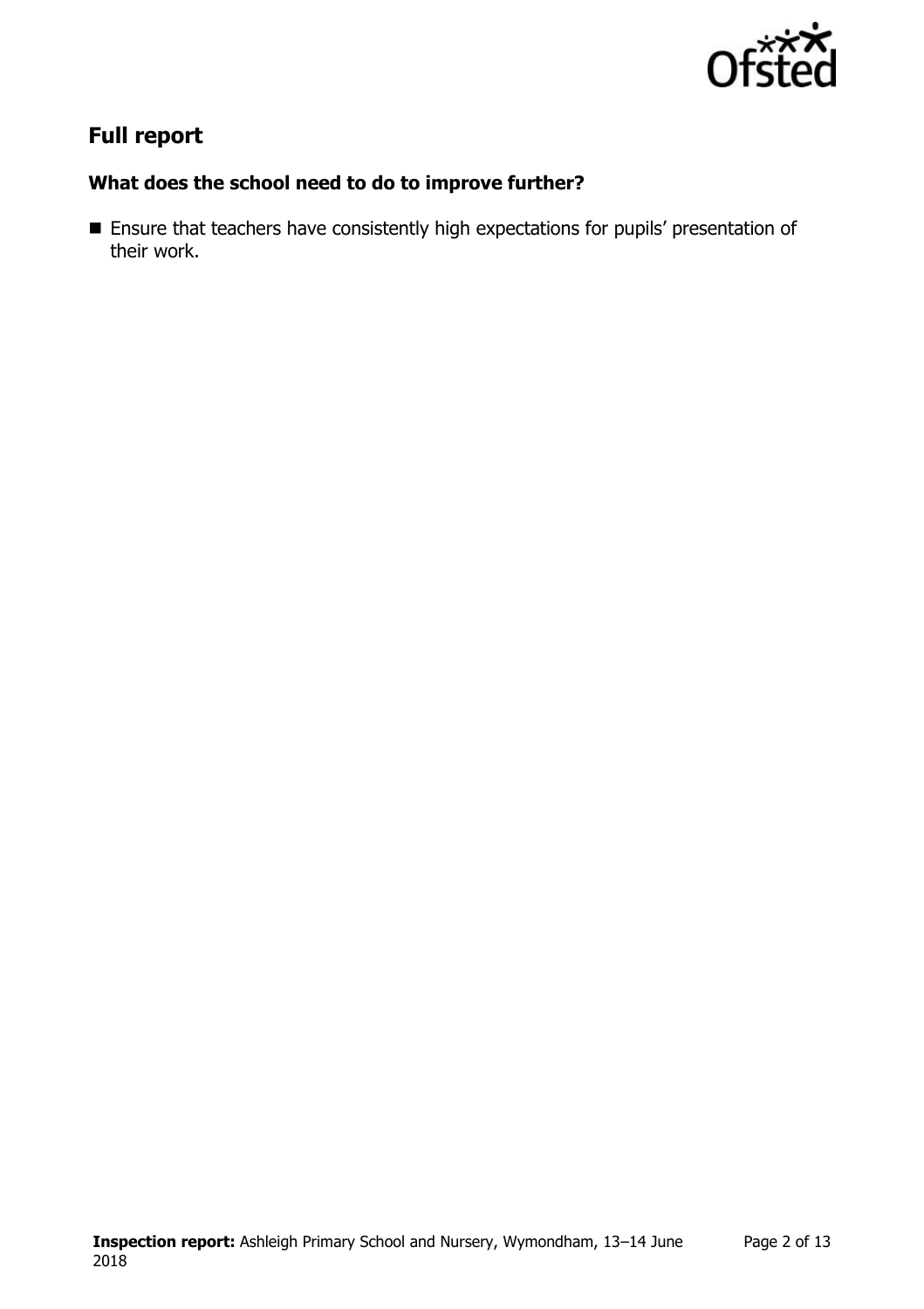

# **Inspection judgements**

#### **Effectiveness of leadership and management Constanding**

- The headteacher is widely respected and provides outstanding leadership. His vision of a strongly inclusive school where every pupil achieves their very best has been fully embraced by governors, staff and pupils. Aspirational expectations enable pupils to develop their academic, social, emotional and behavioural skills so that they grow into happy, confident learners.
- Leaders and governors are very skilfully expanding the age range of the pupils to become a "full" primary and nursery school. Over the past three years, this has involved recruiting many high-quality teachers for the new key stage 2 year groups, alongside the new build to accommodate this expansion. Leaders have allayed parents' concerns throughout this journey. As one Year 5 parent stated, "I have no worries at all about them being the first "primary" class; they have been treated like pioneers."
- Well-thought-through strategies are in place for the first Year 6 pupils in September 2018. This includes ensuring a smooth transition for the school"s first pupils transferring to secondary education the following September. Additionally, during this time, the school has also expanded its Nursery provision. The number of pupils on roll has doubled since the previous inspection. However, throughout these many changes, leaders and governors have continued successfully to maintain and improve teaching, learning and assessment, and pupils' outcomes.
- Leaders' self-evaluation is detailed and accurate. It informs the clear, concise school improvement plan. Leaders and teachers know pupils very well and recognise what they need to do to continually improve and maintain the high quality of provision. Staff share an understanding of how each aspect of their work fits into the overall plan to provide outstanding education for pupils. Leadership capacity is very strong at all levels.
- Teachers benefit from high-quality training and support to continually improve their teaching skills. Outstanding leaders have the expertise to give teachers precise feedback to further refine their practice. Teachers have very high expectations of pupils" behaviour and the progress they make. Staff morale is exceptionally high. Their responses to Ofsted"s online questionnaire show unanimously that staff are proud to be working at the school. A typical comment states, "I genuinely feel cared for and valued.'
- Senior leaders nurture the talent of teachers and provide opportunities for them to develop as highly effective leaders as the school expands. Highly skilled and motivated subject leaders closely monitor the quality of teaching and its impact on pupils' progress in their individual subject areas. As a result, leaders make well-informed changes to improve teaching and learning. Leaders ensure that assessment is accurate, which enables them to carefully check the progress pupils make. Any pupils who are underachieving are quickly identified and effective support is put in place quickly. As a result, all groups of pupils, whatever their ability, make consistently strong progress across the curriculum.
- Governors and leaders carefully scrutinise the expenditure of the pupil premium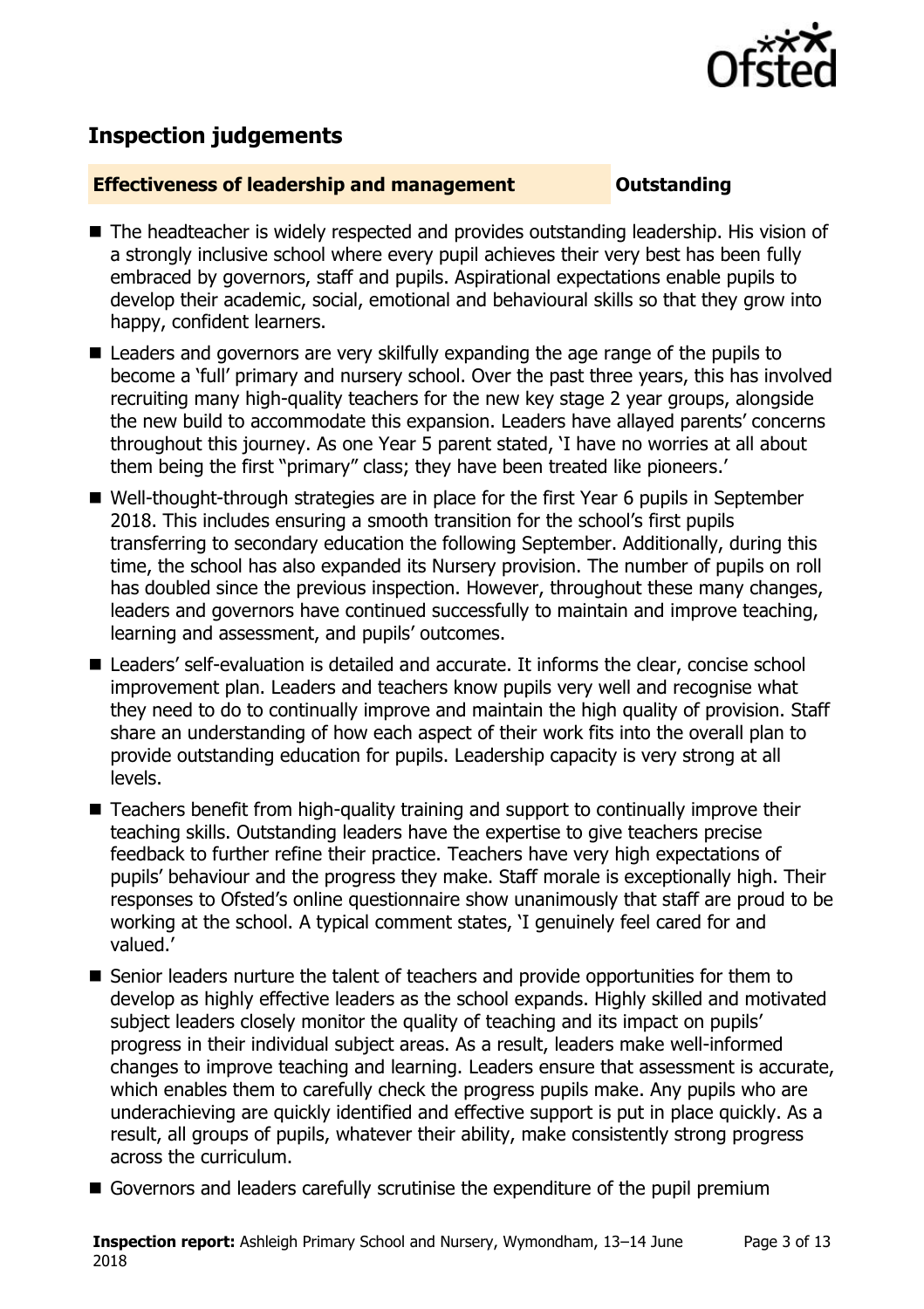

funding. The progress of each eligible pupil is closely tracked and, if they fall behind, appropriate support is put in place. As a result, disadvantaged pupils now make progress that is similar to or better than that of other pupils from comparable starting points nationally and within the school. The recent employment of a dedicated pupil premium teacher is having an extremely positive impact on pupils' learning.

- Leaders use the additional funding for pupils who have special educational needs (SEN) and/or disabilities skilfully. The dedicated special educational needs leader ensures that these pupils receive targeted support to make at least good progress from their various starting points. She ensures that teachers and teaching assistants are well trained to provide highly effective learning activities that are closely matched to pupils" needs.
- The `Ashleigh curriculum' is skilfully planned to be exciting and relevant to pupils. The stimulating topics based on the national curriculum promote pupils' spiritual, moral, social and cultural understanding very well. Activities provide equality of opportunity for all pupils. Pupils' learning is boosted by extra-curricular activities and interesting visits. Pupils gain a wider understanding of the world, by interacting with friends from different cultures who live in other areas, to better prepare them for life in modern Britain.
- Through close work with the local community, the school has developed an on-site farm. This provides a range of exciting learning opportunities across the curriculum. For example, pupils worked with local journalists to produce newspaper reports about the arrival of new lambs. The school holds a farmers' market to help finance the farm. This develops pupils" entrepreneurial skills and understanding of commerce. In 2017, the school won a "Food Farming and Countryside Challenge" award of which they are exceptionally proud.
- The primary physical education (PE) and sport premium is spent effectively and used to create a wide range of opportunities for pupils to develop new skills, play in sports competitions, improve their fitness and activity levels, "buy in" specialist sports coaches and develop the teaching skills of staff.
- Parents spoken with during the inspection and those who responded to Ofsted's online questionnaire, Parent View, expressed overwhelming support for the school and its leaders. Typical comments include: "The opportunities provided by the school are brilliant, children are always fully engaged, teachers understand their individual personalities and work with them. I can"t speak highly enough of the school."
- The headteacher is committed to offering the best opportunities to his staff and pupils and actively seeks working with other schools, especially to support the accuracy of teacher assessment. The local authority works with the school to share its excellent practice with other schools.

#### **Governance of the school**

Governance of the school is highly effective. Governors take their roles and responsibilities very seriously. They know the school exceptionally well and have high expectations of staff and pupils. They carefully check the impact of actions in the school development plan to ensure that teaching and learning and pupils' progress consistently improve.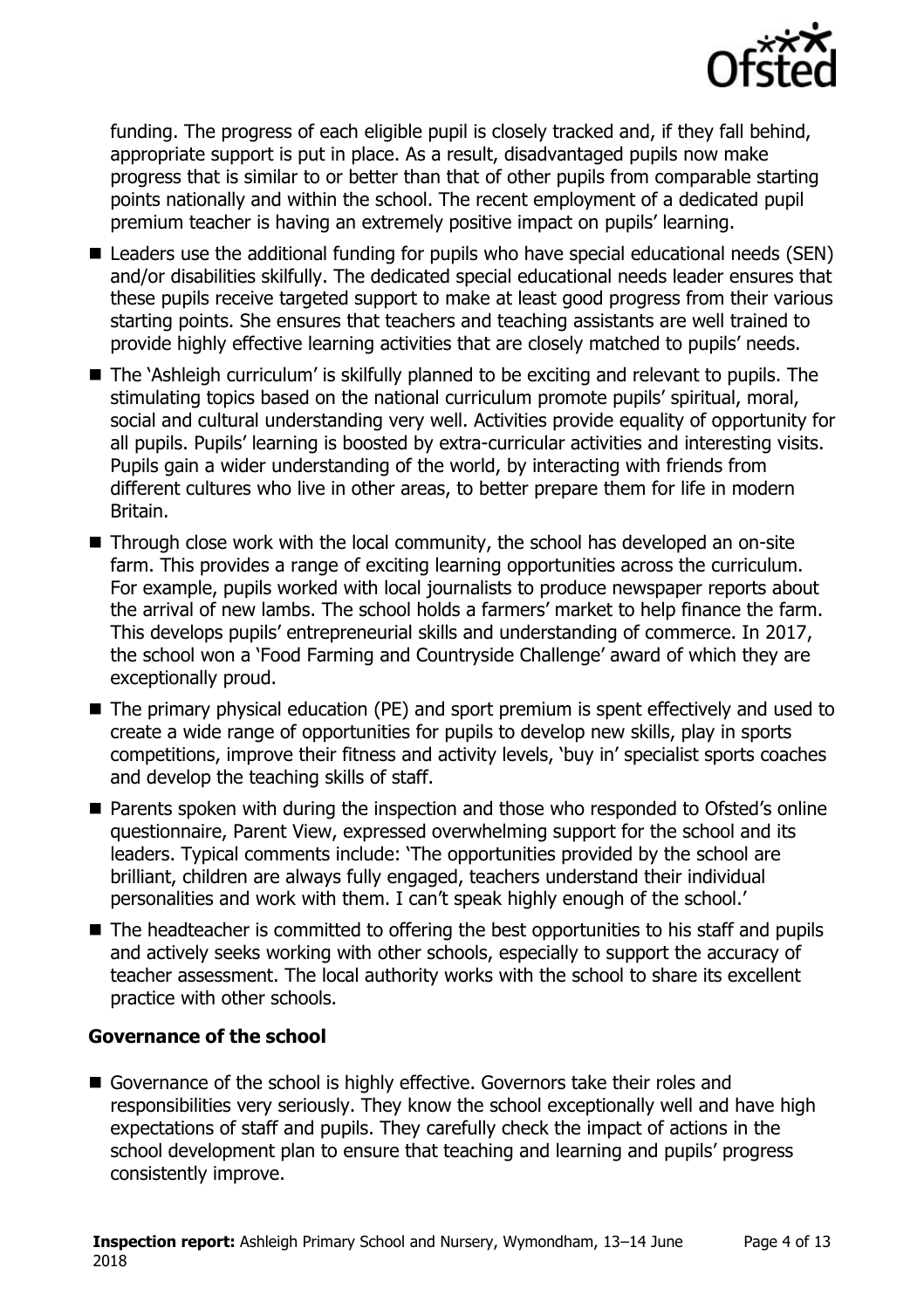

- Governors work closely with the headteacher to ensure that events, such as the recent building project and expansion of year groups within the school, do not distract leaders from improving the quality of pupils' education.
- Governors ensure that finances are managed effectively, including checking on how additional funding for disadvantaged pupils, pupils who have SEN and/or disabilities, and the sport funding impacts on the progress pupils make.
- Governors visit the school regularly in order to help them understand the impact of school improvement initiatives. They produce informative reports which are discussed by leaders and other governors to support further school improvement.

### **Safeguarding**

- The arrangements for safeguarding are effective.
- Safeguarding is rightly given a high priority within the school. All required safeguarding processes and procedures are fully in place to ensure that all pupils, especially vulnerable pupils, are supported highly effectively.
- Records are meticulously maintained, monitored and updated. Leaders ensure that staff are appropriately trained in each relevant aspect of safeguarding.
- Governors carry out the necessary checks to ensure that school leaders are meeting statutory requirements. Governors ensure that all required investigations are made when new staff are appointed.

### **Quality of teaching, learning and assessment Outstanding**

- School leaders have created a culture in which teachers are highly motivated and are provided with high-quality training opportunities to improve their practice. As a result, the quality of teaching, learning and assessment has improved since the previous inspection and is now outstanding.
- Teachers make very effective use of the school's accurate assessment information about what pupils are able to do. Teachers plan together, building on pupils" prior learning to provide stimulating challenges at three stages of difficulty. These activities inspire and motivate all groups of pupils so that they are eager to learn, enabling them to make rapid progress.
- Relationships between teachers and pupils are excellent and staff know pupils very well. Teachers and other adults apply a variety of effective teaching techniques to support pupils' individual needs.
- Teachers use their excellent subject knowledge and well-developed questioning skills to provide pupils with opportunities to discuss their learning. This enables pupils to demonstrate their deeper understanding of the subjects that they are studying, especially the most able pupils. For example, after discussing their ideas with the teacher and each other, Year 3 pupils used high-quality vocabulary, personification and embedded clauses to write a description of Puck from 'A Midsummer Night's Dream'.
- Teachers provide many opportunities for pupils to explain their mathematical reasoning with correct vocabulary, to further develop their skills. Pupils demonstrate great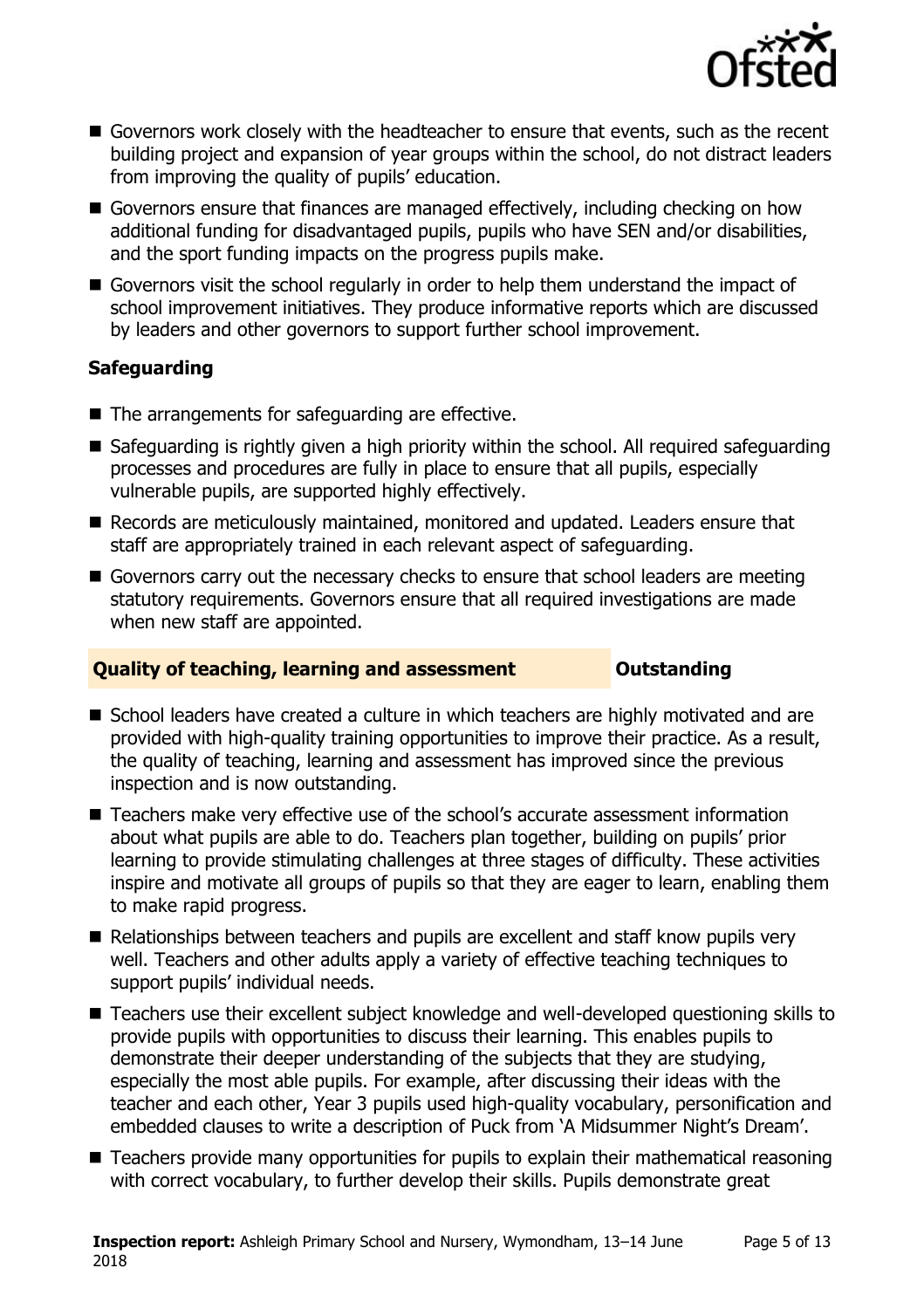

resilience when working collaboratively on activities that challenge them. Year 5 pupils, for example, confidently discussed how and why coordinates change when translating and reflecting triangles. Pupils have many opportunities to use their mathematical skills across the curriculum.

- $\blacksquare$  Pupils across the school enjoy reading. Year 1 pupils like choosing books from the new library and talk positively about their choices. Year 2 pupils read with fluency and clear understanding when reading to an inspector. Older pupils use their inference and deduction skills to understand the difficult texts they are reading. The teaching of phonics has improved significantly over time. As a result, younger pupils use their knowledge of phonics very well to improve their reading and writing.
- $\blacksquare$  High-quality work in pupils' science and topic books show that they have many opportunities to develop their reading and writing skills effectively across the curriculum. This is supporting their grammar, spelling and punctuation skills while enhancing their vocabulary exceptionally well.
- Classrooms are inspiring environments in which to learn. High-quality displays serve as excellent points of reference for pupils during their learning. Classroom learning is supplemented by a range of exciting outdoor learning opportunities, including on the school's farm. Activities include pupils caring for animals, producing instructions to feed chickens and developing effective strategies to sell the produce grown.
- Teachers and other adults check pupils' work during lessons and give clear guidance to clarify misconceptions or ask skilful questions to improve pupils" thinking. This enables all groups of pupils to make strong progress.
- Teachers have high expectations of the content of pupils' work. However, in some classes, teachers" expectations of how pupils should present their work do not match these high standards. As a result, neatness of pupils" work and the development of handwriting vary too much across the school.

#### **Personal development, behaviour and welfare <b>COUTS** Outstanding

#### **Personal development and welfare**

- The school's work to promote pupils' personal development and welfare is outstanding.
- School leaders have ensured that pupils are well cared for and have effective support so that they develop into confident learners. As a result, pupils develop high-quality social and academic skills.
- Relationships between pupils and between pupils and staff are respectful. Pupils listen to each other extremely well and share their ideas confidently. One parent stated, "The children are taught to treat each other with respect and to be considerate of others" feelings'; they go on to say that, in their experience, 'this is consistently demonstrated'.
- Leaders have taken great care to develop highly effective systems to ensure that the school meets the differing needs of pupils who require additional support. Adults are precisely trained to support pupils" social, emotional and behavioural development effectively.
- **Pupils are very aware of the importance of acting in a safe manner. They say they are**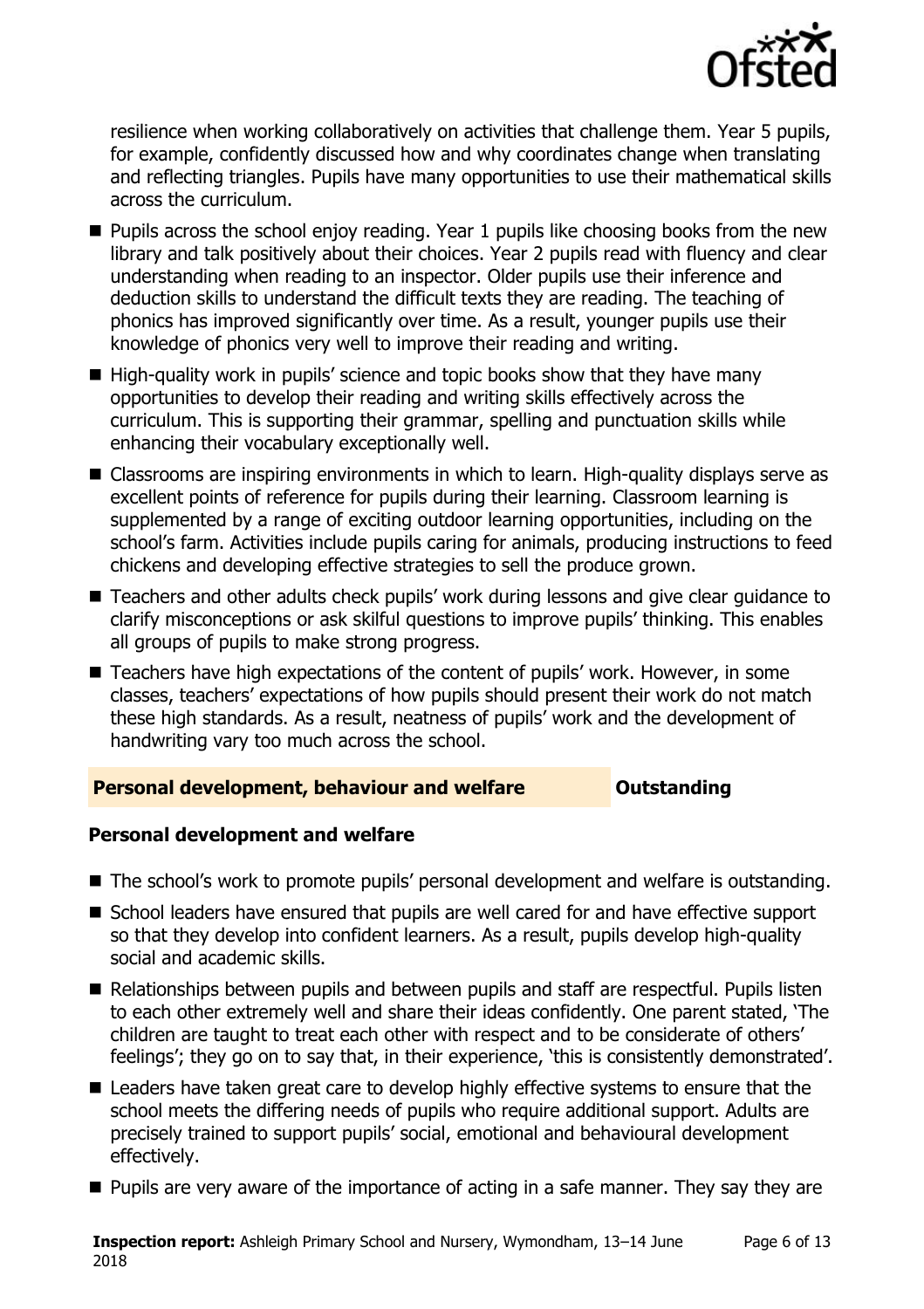

happy and safe in school. Governors, staff and parents fully agree. Pupils know how to stay safe on the internet and know they can talk to the school"s "digital leaders" for support.

 Pupils understand about bullying and say that "bullying hardly ever happens in our school'. They know who to speak to if they have any concerns.

#### **Behaviour**

- The behaviour of pupils is outstanding.
- **Pupils are very courteous, polite and mix together extremely well. They move around** the school cheerfully and maturely. They enjoy breaktimes and lunchtimes on the wellsupervised school grounds.
- There is a calm and purposeful atmosphere in classrooms. Interactions between pupils and staff are underpinned by respectful relationships. Almost all lessons are characterised by an enthusiasm for learning and pupils" desire to do their best.
- **Pupils have highly positive attitudes to learning. They want to 'tackle' the more difficult** tasks, especially the most able pupils.
- Leaders track and monitor behaviour thoroughly. The school is successful in meeting the needs of the small number of pupils who have difficulty in managing their own behaviour. High-quality support and skilled intervention enable these pupils to improve their behaviour.
- $\blacksquare$  Attendance is higher than the national average, reflecting the pupils' enjoyment of attending school. Leaders monitor attendance closely and take effective action when it is needed.

#### **Outcomes for pupils Outstanding**

- School leaders have taken highly effective action to ensure that pupils are making outstanding progress this academic year in reading, writing and mathematics across the school. This is due to rapid improvements in teaching and learning, and leaders" more precise monitoring of pupils" progress. Where there is a risk of a pupil falling behind, highly effective support is put in place to enable these pupils to make rapid progress. Extensive work scrutiny of pupils" English, mathematics, science and topic books by the inspectors validates the pupils" outstanding progress across the curriculum.
- $\blacksquare$  Many children enter the Nursery with starting points that are below those typically seen for their age. However, a high proportion achieve the expected standard of a good level of development by the end of the Reception Year. This proportion was above the national average in 2017, when it rose to the school"s highest result for three years. Inspection evidence, including children's work and the school's assessment information, indicates that these high outcomes have been maintained this academic year. This represents outstanding progress from children"s various starting points. Consequently, children are very well prepared for Year 1.
- The proportion of pupils reaching the expected standard in the Year 1 phonics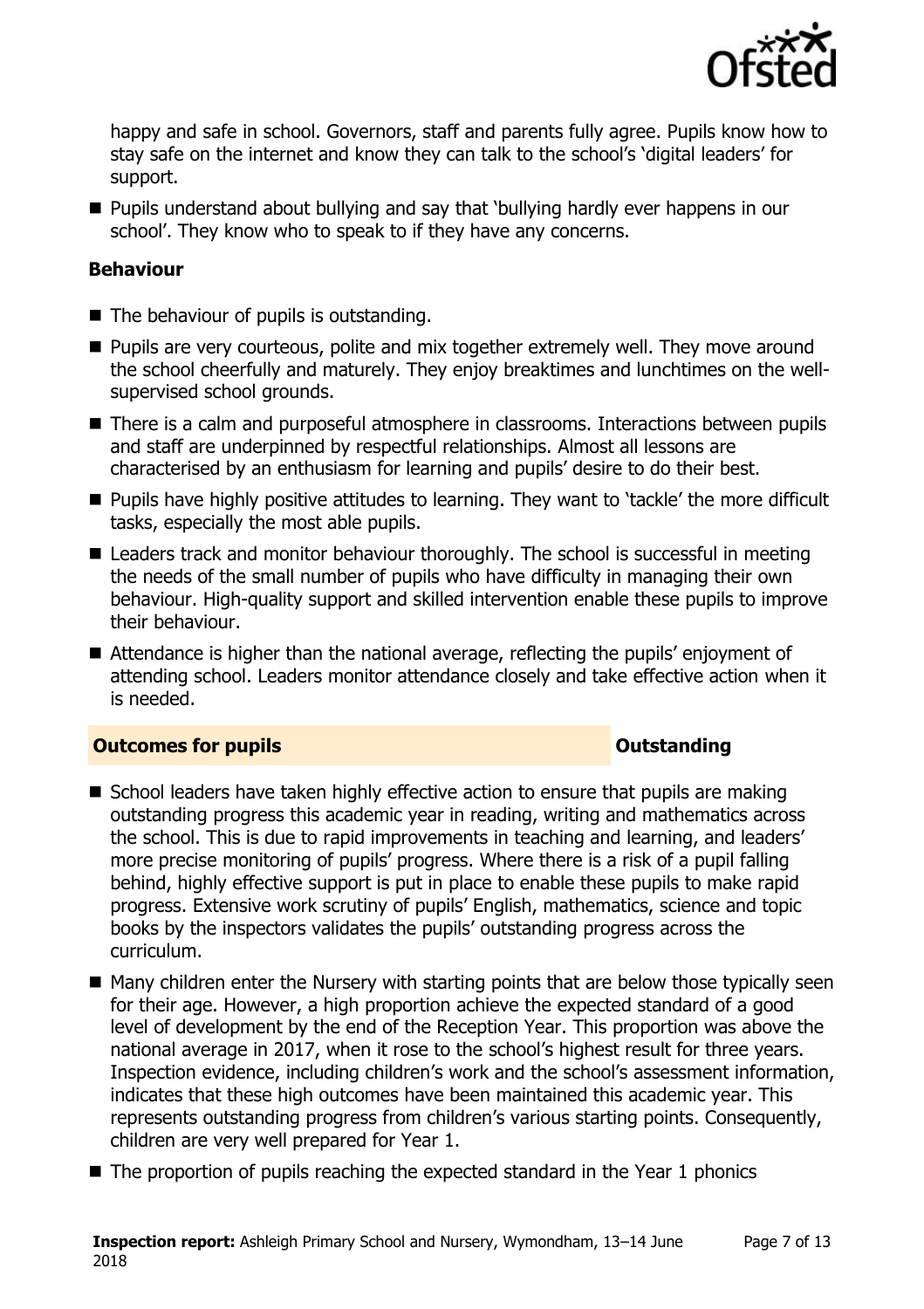

screening check has risen significantly over the past three years and was well above the national average in 2017. Evidence indicates that this high standard is being maintained this academic year, due to high-quality teaching and learning and leaders" vigilance in ensuring that assessments are accurate.

- $\blacksquare$  In key stage 1, pupils' attainment has been similar to, or above, that seen nationally over time in reading, writing and mathematics, with a fall in 2017, especially at the expected standard in writing. Leaders swiftly improved teaching and learning across key stage 1 to address this issue. This academic year, a greater proportion of Year 2 pupils are working at the expected and higher standards than in the past three years, and inspection evidence indicates that Year 2 pupils are currently making outstanding progress from their various starting points in reading, writing, mathematics and topic work. These pupils are very well prepared for key stage 2.
- **Pupils' work in English, mathematics, science and topic books shows that current pupils** in Years 3, 4 and 5 are making consistently good and often better progress from their September starting points. The school's performance information for reading, writing and mathematics shows that the majority are working at age-related expectations. Additionally, school performance information indicates that a higher proportion of pupils are working at greater depth than in previous years. The school"s leaders have ensured that pupils in Year 3 are making rapid progress, after their disappointing results in 2017 at the end of Year 2.
- Disadvantaged pupils, including those who are most able, are achieving very well. The school's teacher assessments show that a higher proportion of pupils are now making outstanding progress from their various starting points. These pupils often make better progress than other pupils, so that any differences between the two groups are rapidly diminishing. This is due to outstanding teaching, learning and assessment, aided by the highly effective targeted support from the skilled pupil premium teacher.
- Pupils who have SEN and/or disabilities make consistently good and better progress from their individual starting points through outstanding teaching and learning. The special educational needs coordinator ensures that these pupils have additional tailored support, where required, to meet their various individual needs.
- The most able pupils make strong progress across a range of subjects because they are given opportunities that effectively develop their thinking and understanding. The "three challenges" in English, mathematics, science and topic work enable these pupils to make the best possible progress.

#### **Early years provision CONSTANDING TO A RESEARCH CONSTANDING TO A RESEARCH CONSTANDING TO A RESEARCH CONSTANDING TO A RESEARCH CONSTANDING TO A RESEARCH CONSTANDING TO A RESEARCH CONSTANDING TO A RESEARCH CONSTANDING TO**

- Children settle quickly and confidently into the expanded Nursery provision and Reception classes. Due to the high standard of teaching, learning and assessment in the early years, the children make outstanding progress from their various starting points. The proportion achieving a good level of development is above the national figure. Current Reception children are very well prepared for the key stage 1 curriculum.
- The safe learning environments in the Nursery and Reception areas are stimulating and well resourced, both inside and outside. Children enjoy a wide range of opportunities to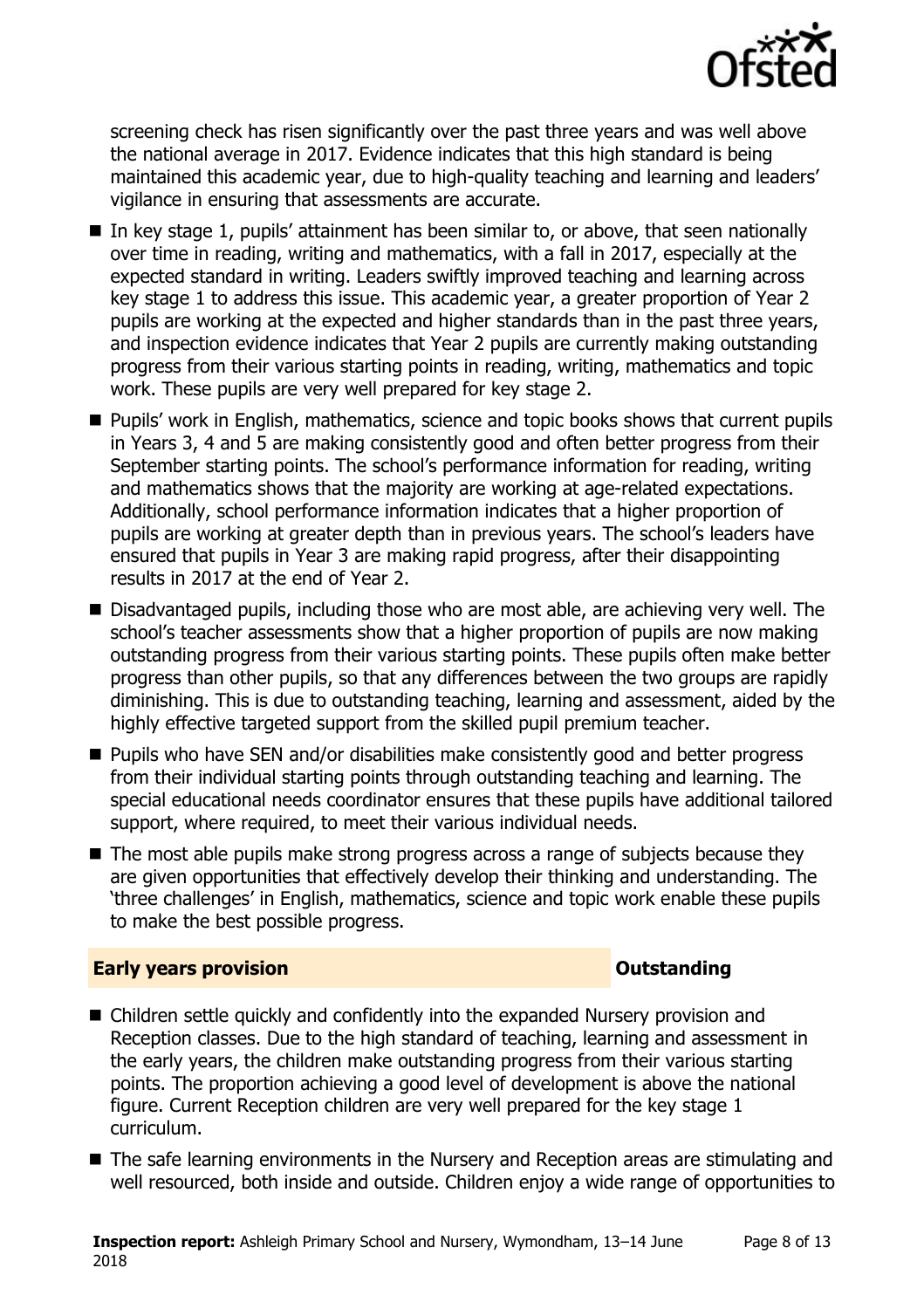

develop their skills through exciting activities in all areas of learning. Children"s personal development is exemplary. Children follow school routines extremely well. They play together, take turns and share equipment harmoniously. They listen to each other and adults carefully, showing great respect towards everyone.

- The safety of children is paramount. The outside area for the Nursery is next to the school farm. Children watch and discuss the chickens as they very carefully dig for worms to feed them. The children told me that they cannot enter the farm without an adult or wearing their wellingtons. They say, 'this is to keep us safe'.
- Reception children showed good levels concentration and high-quality skills when writing factual information about bees. They wrote interesting sentences and used their knowledge of phonics very effectively to support their spelling. They developed their creative skills to construct a complicated bee hive. Children"s perseverance in their own devised tasks, or those led by an adult, is a strength of the early years.
- Outside provision enhances children's learning. During the inspection, Reception children improved their throwing and catching skills during a high-quality PE activity. They learned how to look where they were throwing and to get their hands ready for catching. Later, outside, they were throwing balls at a large "sticky" dartboard. They wanted to throw accurately so that their balls stuck to the higher numbers. They were encouraged to add up their score carefully to find their total and the winner of the game.
- The early years is led very effectively, and staff work extremely well together. Careful planning of inspirational activities meets the needs of individual children. Well-designed activities and adults' skilful questioning enable children to quickly become competent learners. There are many opportunities to develop children"s speaking and listening skills.
- Careful observations and analysis of assessment ensure that leaders swiftly identify any gaps in children's development. Effective adult support and supervision are put in place to enable children to make rapid progress from their various starting points, including those who are disadvantaged and those who have SEN and/or disabilities. Additional funding is used effectively.
- The school fully meets the welfare and safeguarding requirements of the early years.
- **Parents are extremely positive about the early years provision. Typical comments state,** "My child has had a great start in the Nursery," and my child "loves every day and always has lots to say about it'.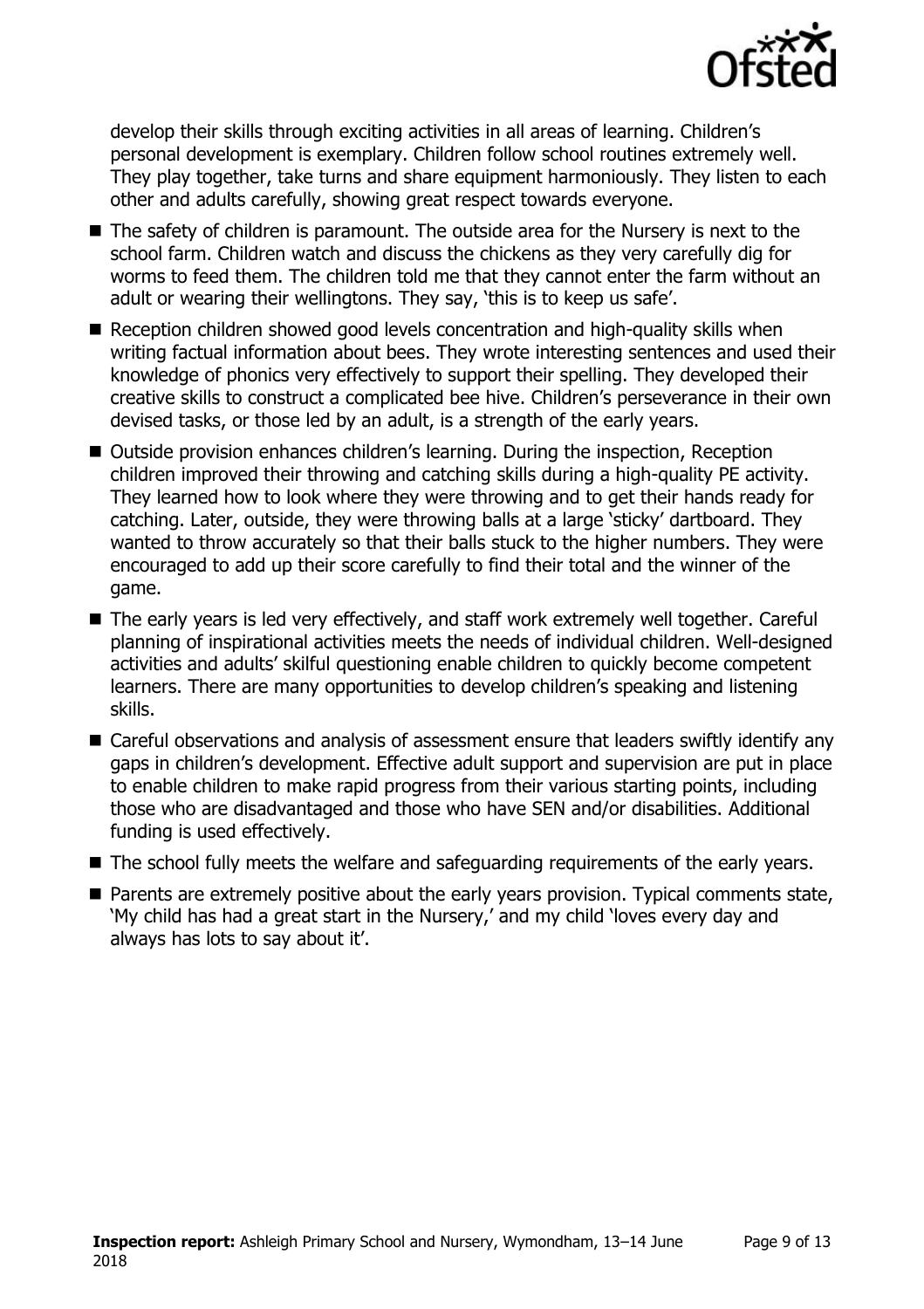

# **School details**

| Unique reference number | 120922         |
|-------------------------|----------------|
| Local authority         | <b>Norfolk</b> |
| Inspection number       | 10046522       |

This inspection of the school was carried out under section 5 of the Education Act 2005.

| Type of school                      | Primary and nursery             |
|-------------------------------------|---------------------------------|
| School category                     | Community                       |
| Age range of pupils                 | 3 to 10                         |
| Gender of pupils                    | Mixed                           |
| Number of pupils on the school roll | 452                             |
| Appropriate authority               | The governing body              |
| Chair                               | <b>Melissa Marfleet-Collins</b> |
| <b>Headteacher</b>                  | Sam Nixon                       |
| Telephone number                    | 01953 602410                    |
| Website                             | www.ashleighprimary.com         |
| <b>Email address</b>                | office@ashleigh.norfolk.sch.uk  |
| Date of previous inspection         | 7-8 February 2011               |

#### **Information about this school**

- The school converted to a primary and nursery school in September 2015 from an infant and nursery school. The numbers of pupils on roll have grown each year as the age range in the school has increased. Currently, key stage 2 consists of Years 3, 4 and 5 pupils.
- There have been a number of new leadership and teaching appointments since the previous inspection. The headteacher was appointed in January 2015.
- $\blacksquare$  The school is larger than the average-sized primary school.
- The proportion of pupils who have SEN and/or disabilities is broadly in line with the national average. The proportion of pupils who have a statement of special educational needs or an education, health and care plan is well below the national average.
- The proportion of pupils who are eligible for pupil premium funding is lower than the national average.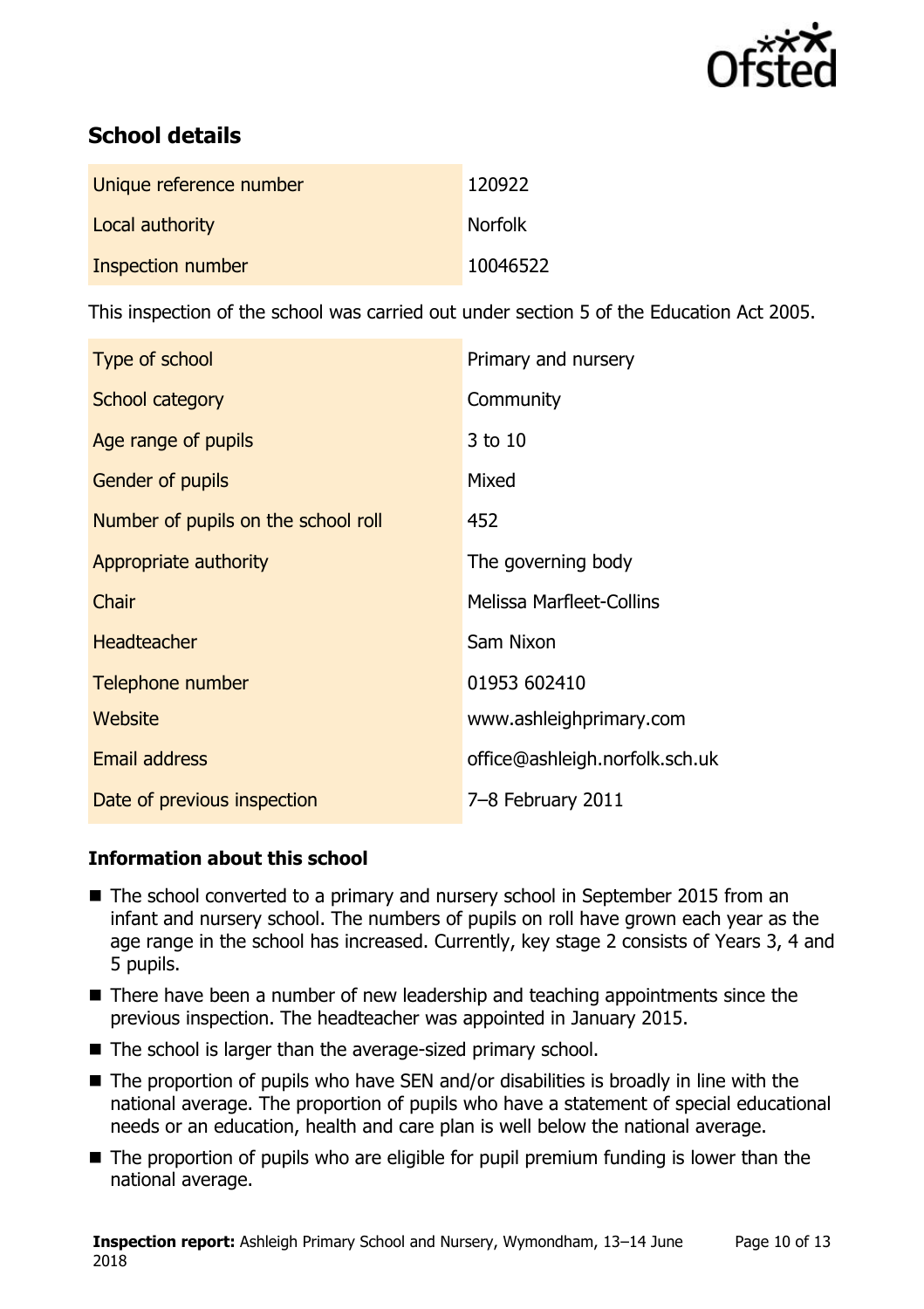

- A large majority of pupils come from a White British background and speak English as their first language.
- Children in the early years attend full-time in the Reception Year and part-time in the Nursery provision.
- The school runs its own breakfast club and after-school provision.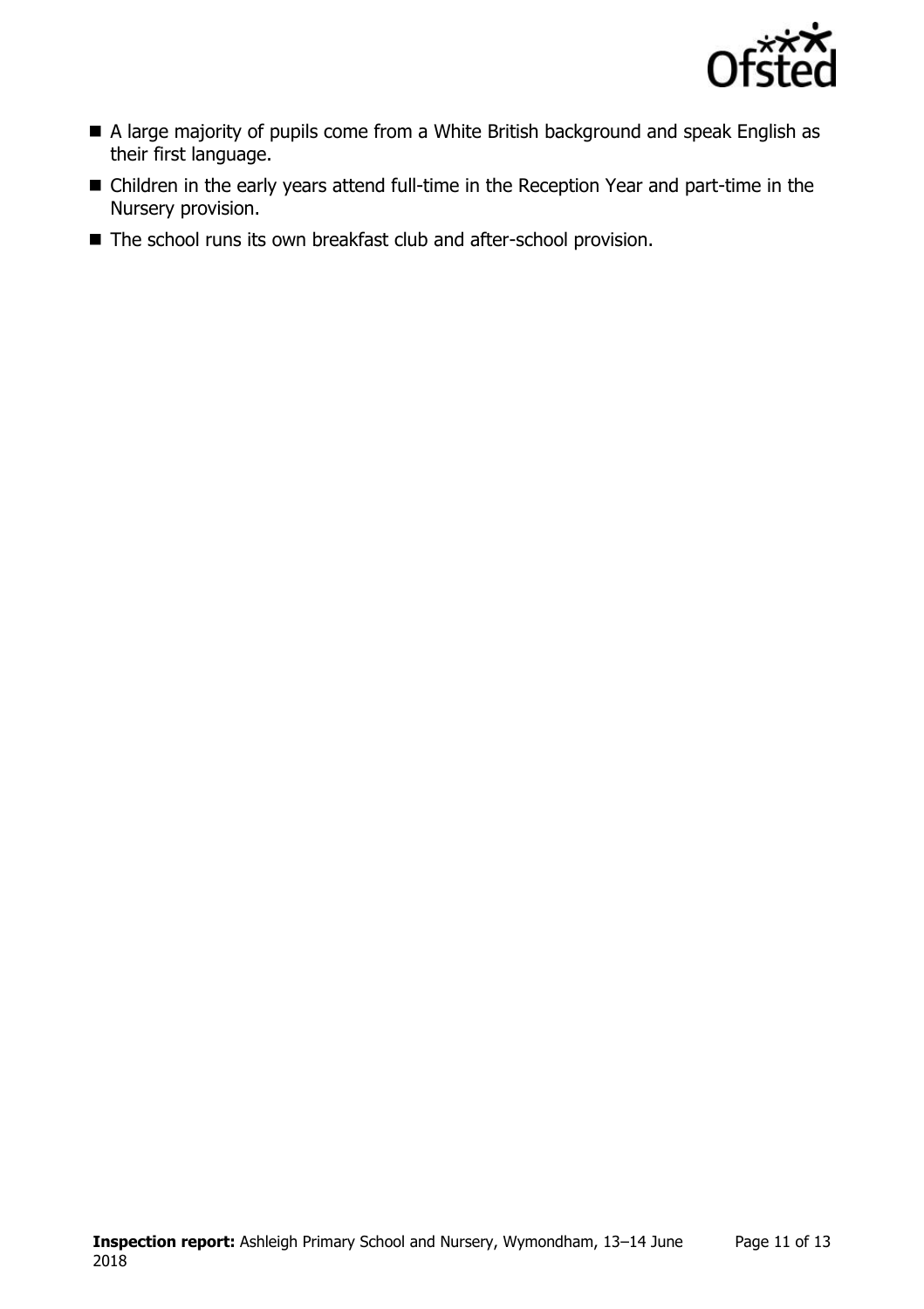

# **Information about this inspection**

- Inspectors observed learning in all classes. Some of these observations were carried out jointly with members of the senior leadership team.
- Meetings were held with the headteacher, senior and middle leaders, governors and a representative of the local authority.
- Inspectors observed the school's work and looked at documentation, including: teachers' planning; the school's analysis of its strengths and weaknesses; information on pupils" attainment and progress; records of behaviour and safety; minutes of governing body meetings; and safeguarding documents.
- A discussion was held with a group of pupils, as well as informal conversations with pupils during lessons and at breaktimes. The inspectors listened to pupils read and scrutinised work in pupils' books in all classes.
- Inspectors considered 138 responses to Ofsted's online questionnaire, Parent View, as well as 90 free-text comments. Views of parents were also informally sought at the beginning of the school day. Inspectors also took account of the views of 44 staff who responded to their online survey.

#### **Inspection team**

| Julie Harrison, lead inspector | Ofsted Inspector        |
|--------------------------------|-------------------------|
| Lynn Lowery                    | Ofsted Inspector        |
| <b>Clare Fletcher</b>          | <b>Ofsted Inspector</b> |